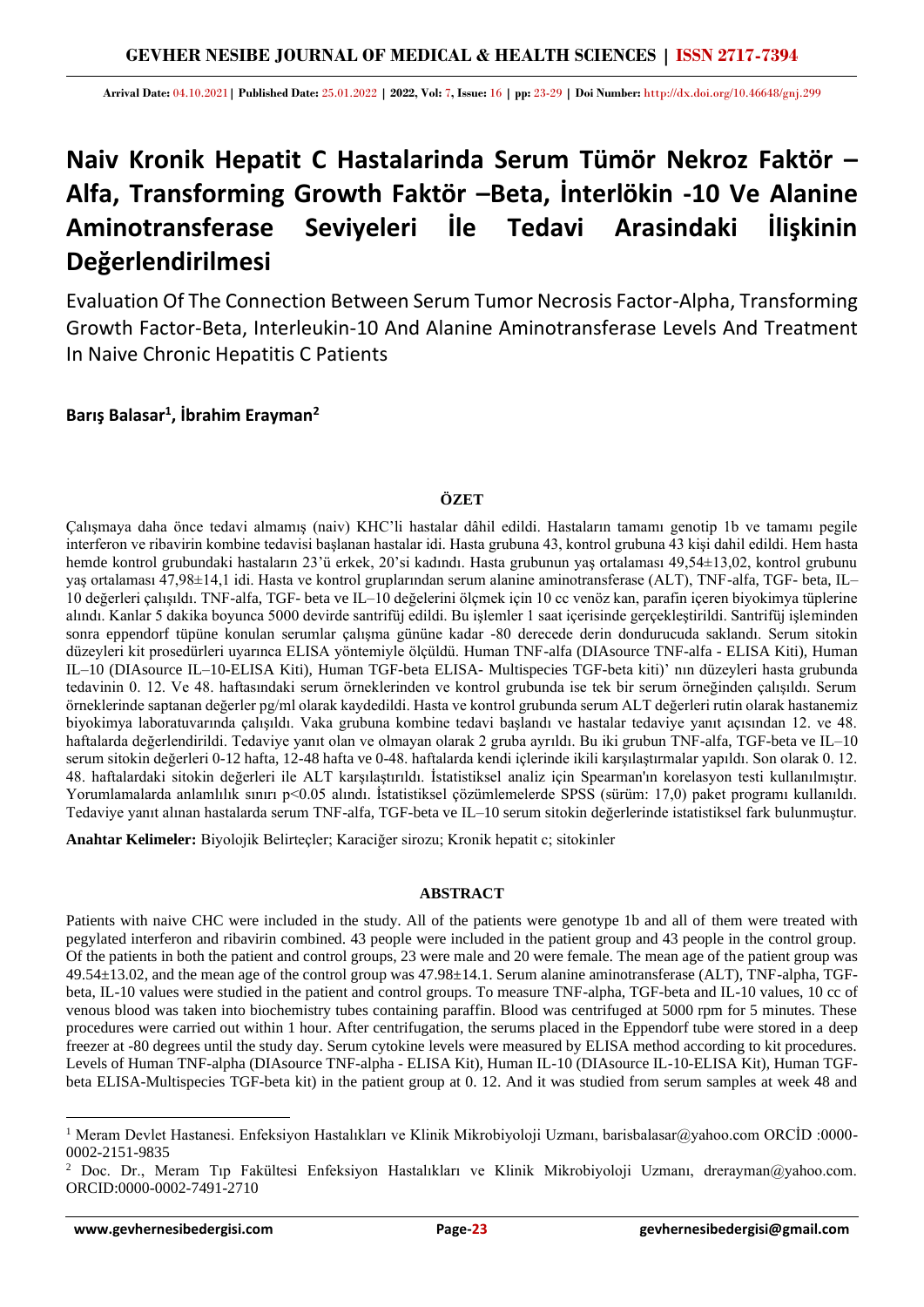

from a single serum sample in the control group. Values detected in serum samples were recorded as pg/ml. Serum ALT values in the patient and control groups were routinely studied in the biochemistry laboratory of our hospital. Combined treatment was started in the case group and the patients were evaluated in terms of response to the treatment at the 12th and 48th weeks. They were divided into 2 groups as responding and non-responsive to treatment. TNF-alpha, TGF-beta and IL-10 serum cytokine values of these two groups were 0-12 weeks, 12-48 weeks and 0-48. Pairwise comparisons were made within weeks. Finally, cytokine values at 0, 12, 48 weeks were compared with ALT. Spearman's correlation test was used for statistical analysis. The limit of significance was taken as p<0.05 in the interpretations. SPSS (version: 17.0) package program was used for statistical analysis. A statistical difference was found in serum TNF-alpha, TGF-beta and IL-10 serum cytokine values in patients who responded to treatment.

**Key Words:** Biological Markers; Liver Cirrhosis; Chronic hepatitis c; Cytokines

## **MATERIAL AND METHOD**

The study was made in a single center. The location was Necmettin Erbakan University Meram Faculty of Medicine Hospital Infection Diseases and Clinical Microbiology Department. Consent was taken from Meram Faculty of Medicine Ethics Board (ethics board decree no 206, dated 2008) and from the patients and controls included in the study and all participants were informed in writing.

## **Patients and Controls**

There were 43 individuals both in the patient and control groups. 23 of the individuals were male and 20 were female in both patient and control groups. Age median was  $49.54\pm13.02$  for the patient group and  $47.98\pm14.1$  for the control group. Diagnosis criteria determined by American Association for the Study of Liver Diseases (AASLD) were used for Chronic hepatitis C (CHC) diagnosis. Based on this, cases continuing to have anti-HCV and HCV-RNA positivity for more than six months were defined as CHC. CHC patients who didn't have any treatment before (naive) were included in the study. All patients were genotype 1b and were started pegile interferon and ribavirin combined treatment. Individuals who have at least one of chronic liver disease causes except chronic alcohol use, pregnancy and Hepatitis C virus (HCV) were excluded from the study. Patients who also have a severe systemic disease, use drugs which may cause hepatotoxic or liver steatosis, regularly take alcohol over 50 g/day, have clinically decompansated cirrhosis diagnosis and additional disease (HBsAg positivity, Anti-HIV positivity, hematological disease, autoimmune disease, congestive heart failure, chronic kidney failure, hematochromatosis) were not included in the study. Among CHC diagnosed patients, those who took antiviral and/or interferon treatment before were not included in the study. Individuals who didn't have the additional diseases we mentioned before and have negative anti-HCV were included in the control group.

## **Liver Biopsy**

Liver biopsy was made for patients diagnosed with CHC before starting combined treatment. Liver biopsy wasn't made in the control group. ISHAK scoring providing separate evaluation for the degree and staging of liver biopsies was used. Biopsy results were evaluated by a pathologist. Biopsy score, aminotransferase and viral load values of the patients were evaluated in the same week to provide that they reflect pre-treatment period and to lower the margin of error in correlation tests.

## **Microbiological Analysis**

Anti-HCV was studied with chemiluminescence method and vitrosEC (ortho-clinical Diagnostics) device using 3rd generation anti-HCV kits. Quantative HCV RNA determination (viral load) was made in Konya University Meram Faculty of Medicine Microbiology Department Serology Lab using Cobas Amplicor HCV Cobas Taqman (Roche diagnostic systems, USA) in patients detected to have anti-HCV positivity in serum. HCV RNAs of the patients were determined as IU/ml. Values below 50 IU/ml were regarded as negative. In HCV RNA positive patients, genotype study was made in a private laboratory using ABI PRISM 310 Genetic Analyzer (Perkin Elmer, USA) device.

## **Biochemical Analysis**

Serum alanine aminotransferase (ALT), tumor necrosis factor alpha (TNF-alpha), tumor growth factor beta (TGFbeta), interleukin 10 (IL-10) values were studied in patient and control groups. 10 cc venous blood was taken in paraffin containing biochemistry tubes to measure TNF-alpha, TGFbeta and IL–10 values. Blood samples were centrifuged at 5000 rev for five minutes. These operations were completed within an hour. Serums taken in eppendorf tube after centrifuging were kept in deep freeze at -80 degrees until the study day. Serum cytokine levels were measured with ELISA method according to kit procedures. Human TNFalpha (DIAsource TNF-alpha - ELISA Kit), Human IL–10 (DIAsource IL–10-ELISA Kit), Human TGF-beta ELISA-Multispecies TGF-beta kit)'levels were studied on serum samples in the 0., 12. and 48. weeks of the treatment in the patient group and on a single serum sample in the control group. Values detected in serum samples were registered in pg/ml. Serum ALT values were routinely studied in biochemistry laboratory in patient and control groups.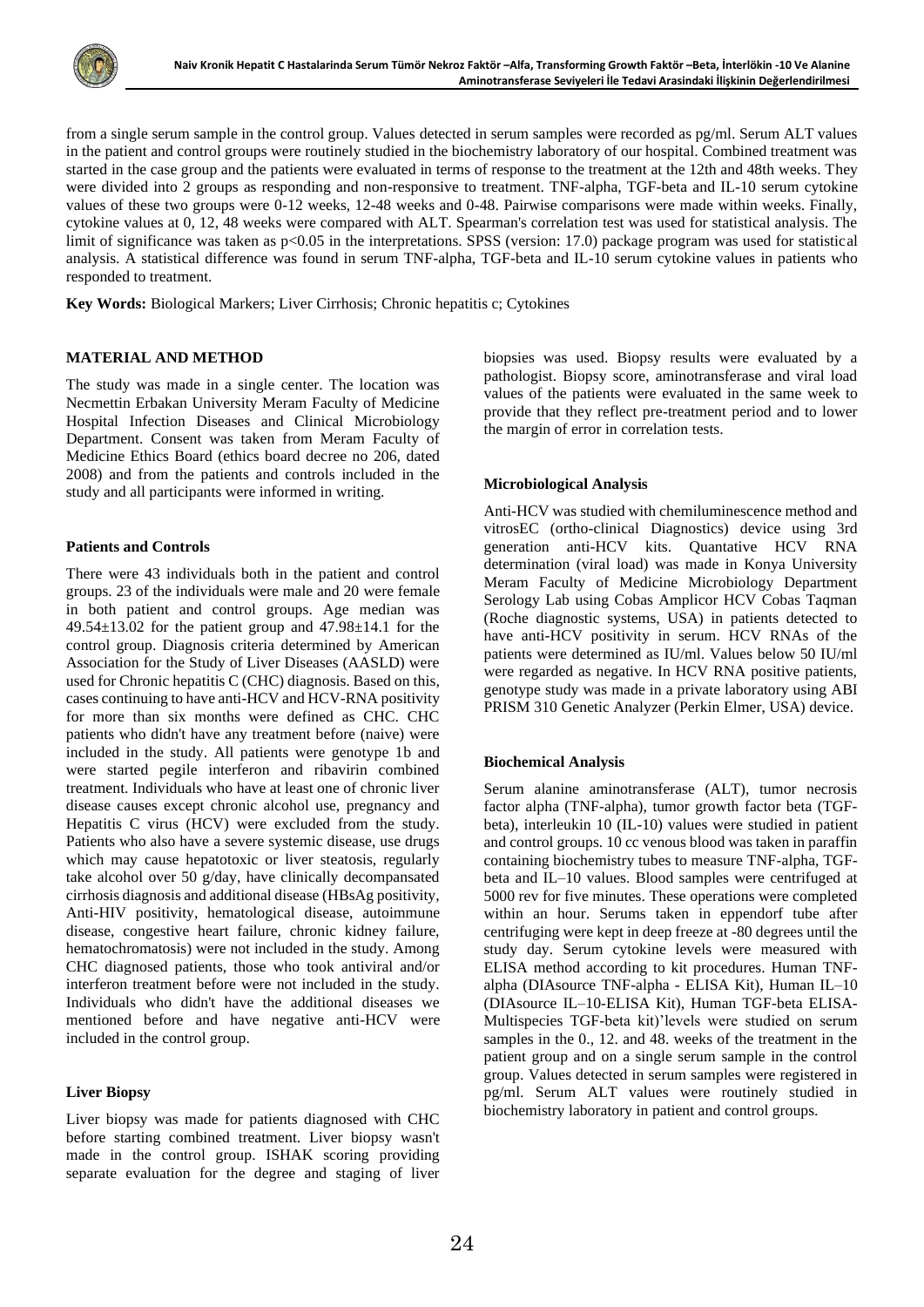

#### **Statistical Analysis**

The connection between liver fibrosis degree (stage) and histological activity index (HAI) scores and the TNF-alpha, TGF-beta and IL-10 values of the case and control groups was investigated. Then serum TNF-alpha, TGF-beta and IL-10 values in 0., 12. and 48. weeks and fibrosis and HAI scores were compared for the patients in the case group. Combined treatment was started in the case group and the patients were evaluated in the 12. and 48. weeks for treatment response. Patients were divided into two groups as responsive and irresponsive to treatment. Mutual comparisons were made on the 0-12., 12-48. and 0-48. weeks for TNF-alpha, TGF-beta and IL-10 serum cytokine values in these two groups. Finally, cytokine values and ALT were compared in the 0., 12. and 48. weeks. Spearman's correlation test was used for statistical analysis. Significance limit was taken p<0.05 in the interpretations. SPSS (version: 17.0) package program was used for statistical analyses.

### **FINDINGS**

43 CHC patients and 43 control group participants were included in the study. Although the mean age was 49.54 $\pm$ 13.02 for the patient group and 48.3 $\pm$ 14.1 for the control group, the ages changed between 36 and 65 in the patient group and 34 and 63 in the control group. No statistical difference was observed among the two groups. 23 individuals were male and 20 were female in both patient and control groups.

Data for case and control groups and minimum, maximum and average values of TNF-alpha, TGF-beta and IL-10 levels for case and control groups can be seen on Table-1 below.

**Table-1: IL-10, TNF-alpha and TGF-beta values detected in the 0. week in patient and control groups are given on the table.**

|                    | Case (n:43)    |                |         | Control $(n:43)$ |                |         |
|--------------------|----------------|----------------|---------|------------------|----------------|---------|
|                    | <b>Minimum</b> | <b>Maximum</b> | Average | <b>Minimum</b>   | <b>Maximum</b> | Average |
|                    | pg/ml          | pg/ml          | pg/ml   | pg/ml            | pg/ml          | pg/ml   |
| $IL-10(0)$         | 30.0           | 66.0           | 43.3    | 0.0              | 19.0           | 6.8     |
| $TNF$ -alpha $(0)$ | 30.0           | 550.0          | 318.5   | 0.0              | 23.0           | 6.5     |
| TGF-beta (0)       | 6000.0         | 140000.0       | 14159.7 | 1000.0           | 10000.0        | 3267.4  |

#### **Investigating the connection between Stage and HAI scores and TNF-alpha, IL-10 and TGF-beta values of case and control groups**

IL-10, TNF-alpha and TGF-beta values detected in patient and control groups are given on the table. IL-10, TNF-alpha and TGF-beta serum levels of the patient group at the zeroth week meaning the beginning of treatment were compared to IL-10, TNF-alpha and TGF-beta serum levels of the control group.

While IL10 (0) average value was 6.8 pg/ml in the control group, the approximate value found in the case group was 43.3 pg/ml which was nearly seven times higher than this value. There was a statistically significant difference among the two groups (P:0.000).

TNF-alpha (0) was compared in case and control groups. While average TNF-alpha value was 6 pg/ml in the control group, it was 318 pg/ml in the case group. A statistically significant difference was detected among them (p:0.000).

TGF-beta (0) was compared in case and control groups. While average TGF-beta was 3267 pg/ml in the control group, it was 14159 pg/ml in the case group which was found to be statistically significant (p:0.000). When the levels of the three cytokines were evaluated, a statistically significant difference was found between the patient and control groups  $(p<0.05)$ .

#### **Classification and Statistical Results of the Case Group Based on Treatment Responses in 12th and 48th weeks**

Patients in the case group were separated into two groups as those with and without early virological response (EVR) in 12th week. All patients without EVR also didn't have end of treatment response (ETR). There was no treatment response in 9 of 43 cases. Case group in Table-2 was separated into two groups as responsive and irresponsive to treatment and together with control group, patient numbers were provided.

**Table 2. Classification of Case and Control Groups**. **There was no treatment response in 9 of 43 cases in the case group.**

| <b>Groups</b>            | week | 12th week | 48th week |
|--------------------------|------|-----------|-----------|
| No response to treatment |      |           |           |
| Response to treatment    |      | 34        | 34        |
| Control                  | 43   |           |           |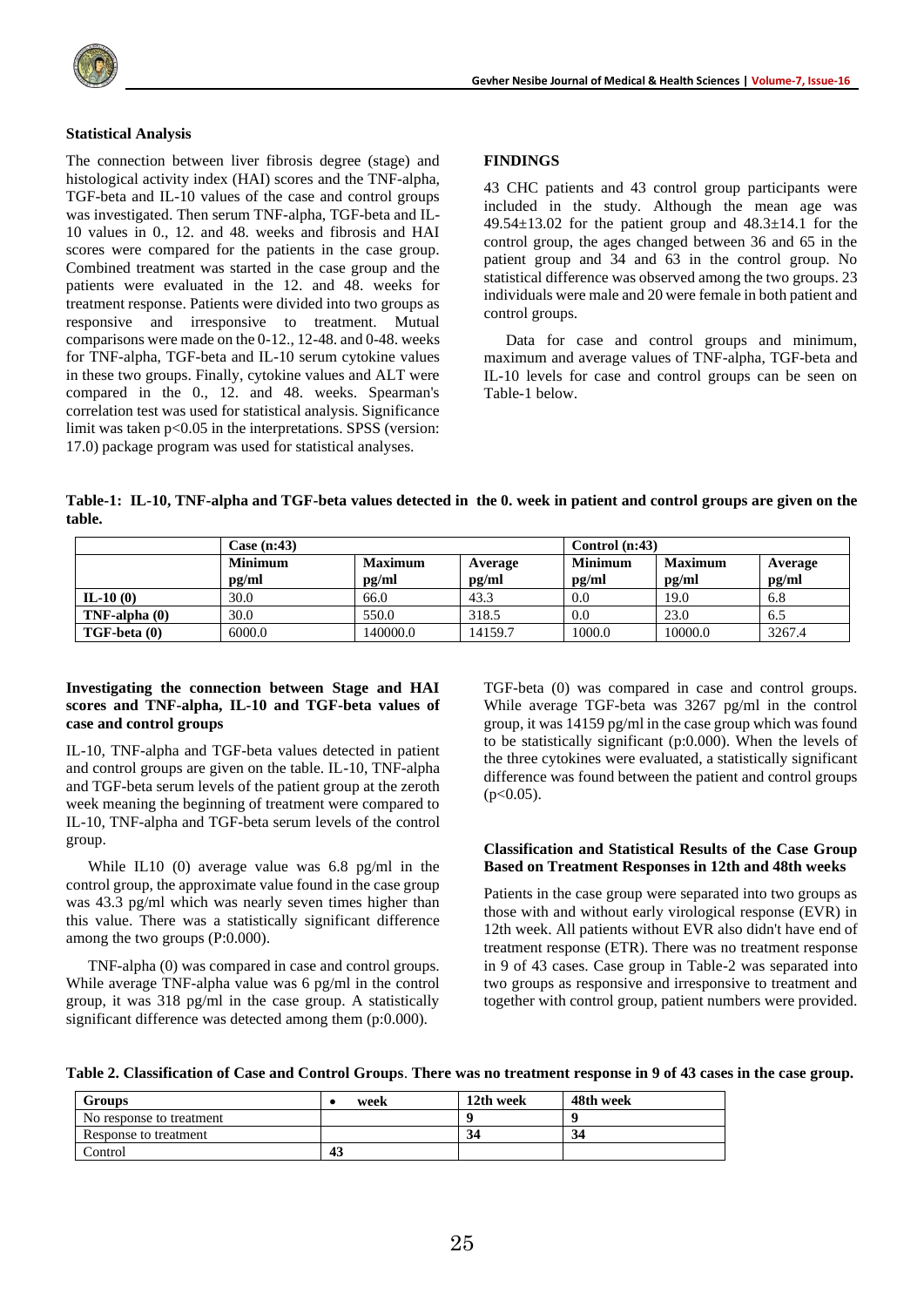IL-10, TNF-alpha and TGF-beta serum cytokine values of the patients separated into two groups as responsive and irresponsive to treatment were compared among themselves

in the 0.-12., 12.-48. and 0.-48. weeks. Average cytokine values and statistical p values are given in the table below. P<0.05 is statistically significant.

**Table 3.** Patients in the case group were separated into two groups as responsive and irresponsive to treatment. **IL-10, TNFalpha and TGF-beta average cytokine values of both groups in the 0., 12. and 48. weeks can be seen.**

| Mean cytokine values of patients in case group (pg/ml) |                          |                       |  |  |  |
|--------------------------------------------------------|--------------------------|-----------------------|--|--|--|
|                                                        | No response to treatment | Response to treatment |  |  |  |
| $IL-10(0)$                                             | 43                       | 43.41                 |  |  |  |
| IL-10 $(12th$ week)                                    | 34.66                    | 38.61                 |  |  |  |
| IL-10 $(48th$ week)                                    | 22.66                    | 27.35                 |  |  |  |
| $TNF$ -alpha $(0)$                                     | 367                      | 305                   |  |  |  |
| TNF-alpha (12th week)                                  | 365.33                   | 289.55                |  |  |  |
| TNF-alpha (48th week)                                  | 355.22                   | 268.35                |  |  |  |
| $TGF-beta(0)$                                          | 59905                    | 22260                 |  |  |  |
| TGF-beta (12th week)                                   | 53113.33                 | 32004.41              |  |  |  |
| TGF-beta (48th week)                                   | 55088.88                 | 29553.29              |  |  |  |

**Table 4. p values for L-10, TNF-alpha and TGF-beta serum cytokine and ALT values compared inn 0-12, 12-48 and 0- 48. weeks.**

| <b>Statistical p values</b>               |                          |                       |  |  |  |
|-------------------------------------------|--------------------------|-----------------------|--|--|--|
| Comparative serum cytokine and ALT values | No response to treatment | Response to treatment |  |  |  |
| IL-10 $(0-12$ th week)                    | 0.012                    | 0.0                   |  |  |  |
| IL-10 (12-48th week)                      | 0.011                    | 0.0                   |  |  |  |
| IL-10 $(0-48th$ week)                     | 0.011                    | 0.0                   |  |  |  |
| TNF-alpha (0-12th week)                   | 0.058                    | 0.0                   |  |  |  |
| TNF-alpha (12-48th week)                  | 0.075                    | 0.001                 |  |  |  |
| TNF-alpha (0-48th week)                   | 0.091                    | 0.0 <sub>1</sub>      |  |  |  |
| TGF-beta (0-12th week)                    | 0.055                    | 0.001                 |  |  |  |
| TGF-beta (12-48th week)                   | 0.066                    | 0.001                 |  |  |  |
| TGF-beta (0-48th week)                    | 0.074                    | 0.0                   |  |  |  |
| $ALT$ (0-12th week)                       | 0.054                    | 0.0                   |  |  |  |
| $ALT(12-48th week)$                       | 0.588                    | 0.003                 |  |  |  |
| $ALT$ (0-48th week)                       | 0.097                    | 0.003                 |  |  |  |

In IL-10 serum cytokine value comparisons in 0-12, 12-48 and 0-48th weeks, a statistical significance was found both in treatment responsive and irresponsive groups. Regardless of treatment response, a decrease was observed in serum IL-10 values in the 12. and 48. weeks compared to the beginning in both groups. This decrease was higher in treatment irresponsive group compared to the responsive group. Although there is a decrease in serum IL-10 values in EVR and ETR patients, it is less compared to irresponsive patients.

The condition is a little bit different in serum TNF-alpha and TGF-beta values. While high serum TNF-alpha and TGF-beta cytokine values continue in treatment irresponsive group, there was a gradual decrease in treatment responsive group. In patients responsive to treatment, the decrease in serum IL-10, TNF-alpha and TGF-beta cytokine values in both 12. and 48. weeks was statistically significant. The condition is the same for serum ALT values. While there was a gradual decrease in serum ALT values in treatment responsive group, the values remained high in treatment irresponsive groups. This condition shows the correlation between serum TNF-alpha and TGF-beta and ALT. Serum cytokine values and ALT levels were compared to detect the presence of such a correlation and its level its level. This comparison is covered below.

## **Comparison of serum IL-10, TNF-alpha and TGF-beta cytokine levels and ALT in 0-12-48. weeks**

Patients in the case group were separated into two groups as responsive and irresponsive to treatment. Serum IL-10, TNFalpha and TGF-beta cytokine levels and ALT values in 0., 12. and 48th weeks were compared in both groups. In the comparisons made, a positive correlation was found among the serum cytokine values and ALT in 0., 12. and 48. weeks in patients responsive to treatment. With the decrease in serum cytokine values in 0., 12. and 48. weeks in patients responsive to treatment, a gradual decrease was also detected in ALT values. There is a linear connection between cytokine values and ALT in patients responsive to treatment.

The situation is a little bit different in patients irresponsive to treatment. While a positive correlation is observed among serum TNF-alpha and TGF-beta cytokine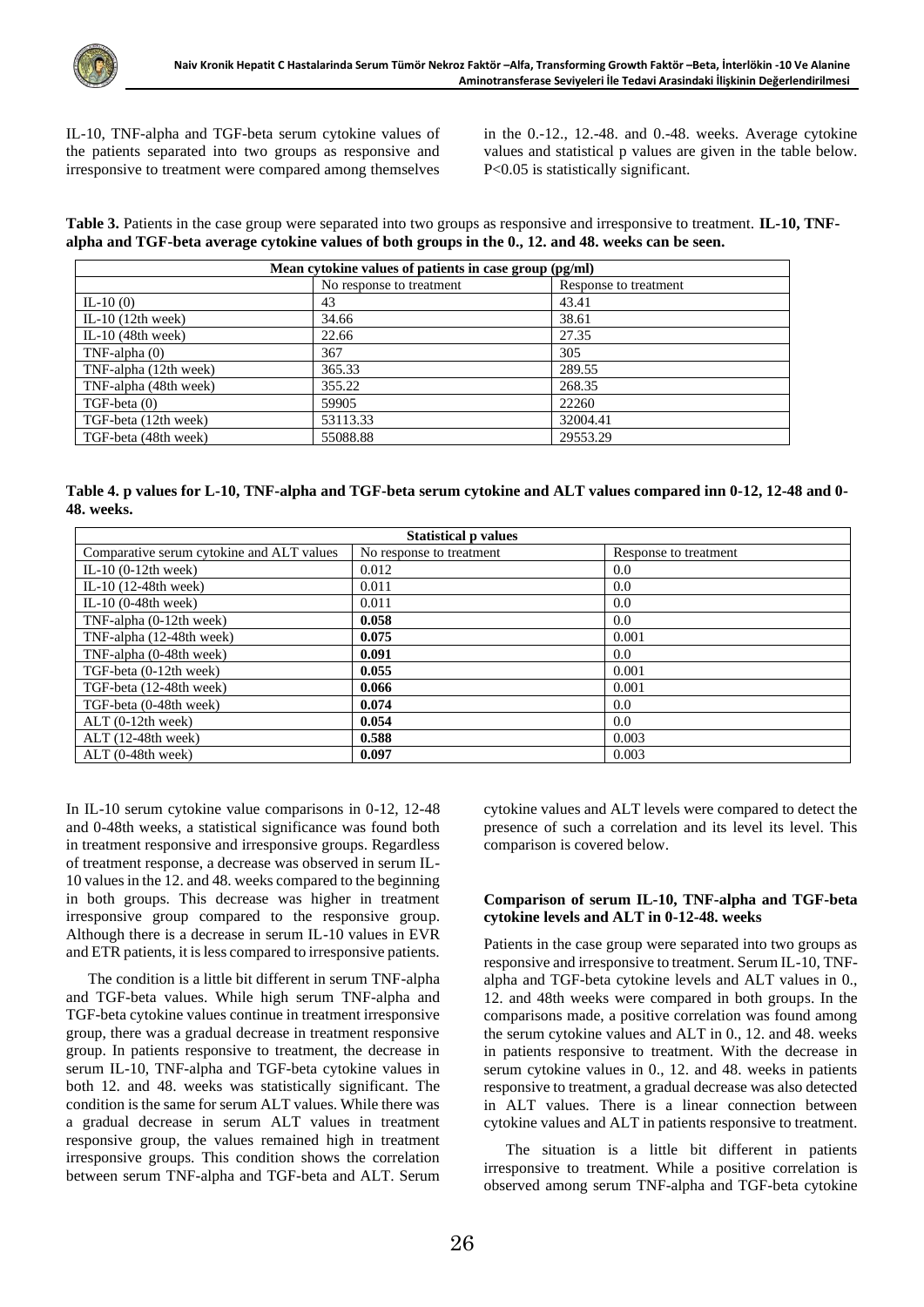

values in these patients, there was a negative correlation among serum IL-10 value and ALT. This situation is statistically significant. The most significant connection was between TNF-alpha and ALT. In addition to serum TNFalpha and TGF-beta cytokine values in 0., 12. and 48. weeks in patients irresponsive to treatment, ALT values also remained high. A completely opposite condition was detected for IL-10. While serum IL-10 values significantly decrease in time in patients irresponsive to treatment, ALT values remain high.

#### **DISCUSSION AND CONCLUSION**

Cellular immune response has a central role in liver disease pathogenesis in CHC patients. The imbalance between proand anti-inflammatory cytokines causes the advancement of cytolysis and/or hepatic lesions or fibrosis (13). Immune response effective for hepatitis virus is provided by Ts (CD8+) and Th (CD4+) cells. It is considered that B lymphocytes regulate the cytokine release and the B and CD8+ T cell activity of these cytokines by presenting MHC class II molecules and viral peptides to CD4+ T lymphocytes  $(2-3).$ 

HBV and HCVs intervene the cytokine network at different levels and inhibit Th2/Tc2 cytokine profile and thus flee the immune response. Inadequacy in infection control mechanism causes the constant infiltrations of inflammatory cells induced by pro-inflammatory chemokines into the liver parenchyma and liver damage and as a result, liver cirrhosis develops (16).

Progression of HCV infected patients to fibrosis has not been completely understood. Early response of Ts (CD8+) cells may be important in viral clearance (17). Many cytokines and chemokines play a role in antiviral mechanism. TNF-alpha, TGF-beta and IL–10 are some of these. Acute and chronic liver diseases constitute an inflammatory phase related to the increased expression of pro and anti-inflammatory cytokines (20). In this regard, different cytokine responses formed against the virus cause a different liver damage (21).

In our study, TNF-alpha, TGF-beta and IL-10 among the cytokines which can be effective against liver inflammation and fibrosis were investigated. TNF-alpha is the first of these. TNF-alpha (12) which is the main mediator of acute inflammatory response caused by infectious pathogens provides the inflammation progression by inducing the defense mechanism (6,14). Inducing antibody production, TNF-alpha may also cause the exacerbation of the infection (17). TNF-alpha is produced and secreted in the mononuclear cells infiltrating in local inflammatory areas of the liver and this makes us to consider that TNF-alpha may play a role in the inflammatory activity in chronic liver disease.

In our study, serum TNF-alpha levels were compared in case and control groups. Serum TGF-alpha values were found higher in HCV-infected patients compared to the control group. Similarly, in the study by Zylberg et al. (12) on 60 CHC patients, TNF-alpha level was found higher and statistically significant in patients with CHC infection compared to the healthy control group. The fact that TNFalpha is a cytokine playing a role in inflammatory process explains this condition.

The inflammation demonstrator in liver is determined with HAI in HCV patients. There is a significant connection between HAI and ALT levels. ALT values increasing parallel to HAI point out. To determine the connection between TNF-alpha and HAI, TNF-alpha values and HAI degrees of the patients in the case group were compared in our study. Regardless of the fibrosis score, TNF-alpha was found significantly higher in patients with average degree of HAI compared to those with minimal HAI. Neuman et al (17) also reached the same result. In their study including 778 CHC patients, Benhamou et al (18) detected a positive correlation between liver inflammation degree and TNFalpha levels (rho:0.92).

The connection between TNF-alpha serum levels and fibrosis scores was also investigated in our study. Serum TNF-alpha values were detected significantly high in cirrhosis patients compared to patients with mild fibrosis or no fibrosis. Highest TNF-alpha values were observed in cirrhosis and active CHC patients. Many other studies support our study.  $(2,4,8,12)$ .

In a study made by Maria et al (145) TNF-alpha values before the treatment were measured three times higher in CHC patients compared to the control group and this was found to be statistically significant. They were measured 2.2 times higher in patients without EVR. 1.2 was the value found in patients with EVR, which is a very low value. The highest TNF-alpha values were measured in pre-treatment period in this study. They were found at very low values in patients with EVR. TNF-alpha values in 0-12., 12-48. and 0- 48. weeks were compared in patients responsive and irresponsive to treatment were compared among themselves in our study.

TNF-alpha gradually decreased in patients responsive to treatment. In patients responsive to treatment, lowest TNFalpha values were observed in 48th week. This linear connection was found to be statistically significant. Although TNF-alpha values in the 12. week were lower compared to the values at the beginning, they were also statistically significant. TNF-alpha remained high in patients irresponsive to treatment. A difference wasn't found in TNFalpha values in 0., 12. and 48. weeks in patients irresponsive to treatment.

TNF-alpha and ALT values in 0., 12. and 48. weeks were also compared in our study and a positive correlation was found. In patients responsive to treatment, a gradual decrease was observed in serum ALT values in addition to TNF-alpha values. This situation is statistically significant. Starting from the relation found between HAI and TNF-alpha at the beginning of the treatment, we think that the continuing high values show that the inflammation continues.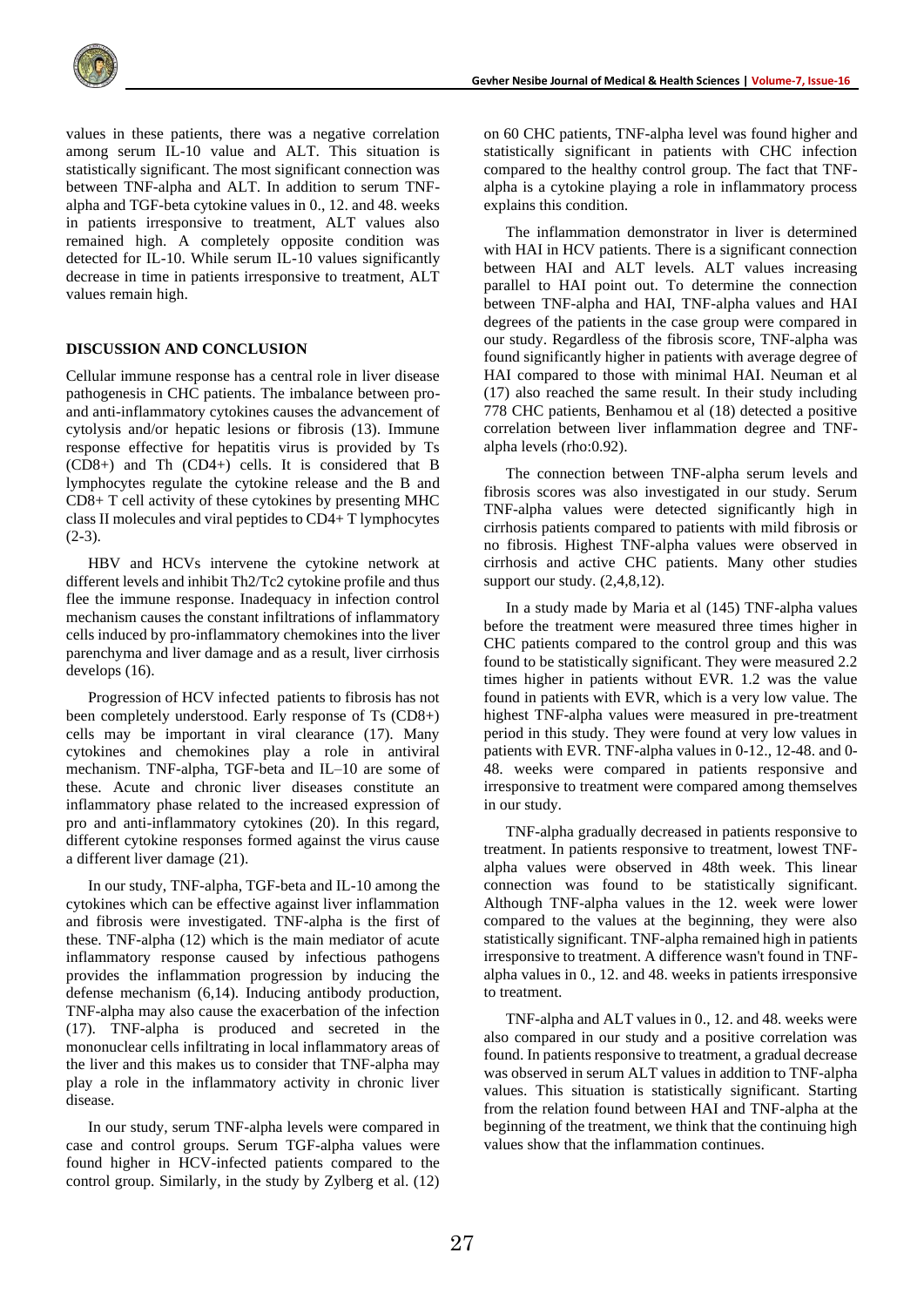The other important cytokine, TGF-beta, inhibits hepatocyte proliferation in liver regeneration and strongly stimulates the production of extracellular matrix proteins by hepatocyte in liver cirrhosis. It plays a significant role in fibrosis pathogenesis in TGF-beta, chronic hepatitis and cirrhosis. In our study, TGF-beta values were compared in case and control groups. TGF-beta values were found higher in HCV-infected patients compared to the control group. It is stated that TGF-beta reflects the histological stage and TGF-beta activation is the starting point of fibrogenesis (12). In a study by Kırmaz et al (14), serum TGF-beta values were found higher in CHC patients compared to the control group. TGF-beta values and fibrosis scores of patients in case group were also compared in our study. Serum TGF-beta values were found significantly higher in cirrhosis patients compared to patients with mild fibrosis or no fibrosis. As the result of the study made by Neuman et al (18), TGF-beta values were found to be low compared to patients with mild fibrosis (F2-3) compared to patients with minimal fibrosis (F0-1), regardless of the HAIs and this was regarded to be statistically significant. In the study by [Li](https://www.ncbi.nlm.nih.gov/pubmed/?term=Li%20H%5BAuthor%5D&cauthor=true&cauthor_uid=30598575) H (6), a positive correlation was found between fibrosis severity and TGFbeta values. But TGF-beta values significantly decreased in patients with severe fibrosis. Similar findings were acquired in our study. TGF-beta values of stage 5 and stage 6 patients were found lower compared to stage 3 and 4 patients in our study. A statistical study couldn't be made due to inadequate number of patients in 5th and 6th stages.

Different from other studies, TGF-beta values in 0-12., 12-48. and 0-48. weeks were compared among themselves in patients responsive and irresponsive to treatment in the studies. TGF-beta values gradually decreased in patients responsive to treatment. TGF-beta values remain high in patients irresponsive to treatment. TGF-beta and ALT values in 0., 12. and 48. weeks were also compared in our study and a positive correlation was found. Presence of a linear connection between TGF-beta and HAI and HAI and ALT values at the beginning of the treatment, correlated decrease in TGF-beta values in patients with decreasing ALT values with treatment made us consider that a prediction can be made on HAI looking at the TGF-beta levels in patients responsive to treatment.

IL–10 is the cytokine released by macrophages and it inhibits their functions. IL-10 also known as cytokine secretory inhibitor factor has an anti-inflammatory effect. It normalized the ALT level with its anti-inflammatory effect, limits hepatic lesions and lowers fibrosis. IFN-gama synthesis is inhibited by IL-10 (12). In our study, serum IL-10 values were compared in case and control group. Average serum IL-10 values were found to be nearly seven times higher in the case group compared to the control group. In the study by Moore et al (23), IL-10 values were found higher than the control group in CHC patients. Ayramescu et al (15) and Abaylı et al (16) found IL-10 values to be higher in CHC patients compared to the healthy control group. A statistical difference wasn't found in IL-10 values between HAI and stage in our study. Like TNF-alpha and TGF-beta values, IL-10 values were found lower in patients responsive to treatment. While TNF-alpha and TGF-beta values remained high in patients irresponsive to treatment, the condition is a little bit different for IL-10. The decrease in IL-10 values was higher in treatment irresponsive group compared to the responsive group. While there was a decrease in serum-IL-10 values especially in EVR and ETR patients, it was less compared to irresponsive patients.

Parallel to high TNF-alpha and TGF-beta serum cytokine values, we mentioned before that ALT values remained high in patients irresponsive to treatment in our study. A completely opposite condition was detected for IL-10 values. While serum IL-10 values significantly decrease in time in patients irresponsive to treatment, ALT values remain high. In a study by Nelson et al (22), subcutaneous IL-10 was given to 30 patients diagnosed with severe fibrosis and had unsuccessful antiviral treatment. This caused an important and significant recovery in serum ALT values. In latter control, a decrease was noticed in hepatic inflammation score in 13 and in fibrosis score in 11 of 28 patients (23). On the other hand, serum HCV RNA levels increased 0.5 logs in the same patients during the treatment. As a result, while IL-10 has a significant role in the decreasing of hepatic inflammation, it also causes inflammations in chronic hepatitides as the immune system is suppressed. This situation can explain decreasing IL-10 levels, high ALT values and inflammations. In our study, there was an inverse correlation between IL-10 values and ALT values. IL-10 is a cytokine with a very complicated in vivo anti-inflammatory effect. IL–10 is a useful cytokine as long as it is in balance with proinflammatory cytokines. The irregularity in cytokine balance due to chronic hepatitides harms the functionality of the cytokines. The higher decrease in serum IL-10 values in patients irresponsive to treatment compared to the responsive ones may explain this condition. Decreasing of anti-inflammatory cytokines such as IL-10 in irresponsive patients causes the sliding of the balance towards proinflammatory side and this condition is shown with hepatic inflammation and thus high ALT.

As a result, there is a linear connection between liver HAI and ALT. There is a linear connection also between Liver HAI and cytokines. In patients responsive to treatment, there is a gradual decrease in cytokine and ALT values. We can predict that HAI would indirectly decrease in this situation. Similarly, there was a linear decrease in ALT values together with the cytokines in patients responsive to treatment. Mutual evaluation of serum cytokine and ALT values may help us to predict HAI progression.

## **REFERENCES**

1[.Tanaka](https://onlinelibrary.wiley.com/action/doSearch?ContribAuthorStored=Tanaka,+J) J.[, Akita](https://onlinelibrary.wiley.com/action/doSearch?ContribAuthorStored=Akita,+T) T.[, Ohisa](https://onlinelibrary.wiley.com/action/doSearch?ContribAuthorStored=Ohisa,+M) M[. Sakamune](https://onlinelibrary.wiley.com/action/doSearch?ContribAuthorStored=Sakamune,+K) K., Ko K., Uchida S. et al. Trends in the total numbers of HBV and HCV carriers in Japan from 2000 to 2011. [Journal of Viral](https://app.dimensions.ai/discover/publication?and_facet_source_title=jour.1112430)  [Hepatitis](https://app.dimensions.ai/discover/publication?and_facet_source_title=jour.1112430) 2018; 25: 363-72.

2.Kang W., Shin E. Clinical Implications of Chemokines in Acute and Chronic Hepatitis C Virus Infection. Yonsei Med. J 2011; 52: 871-78.